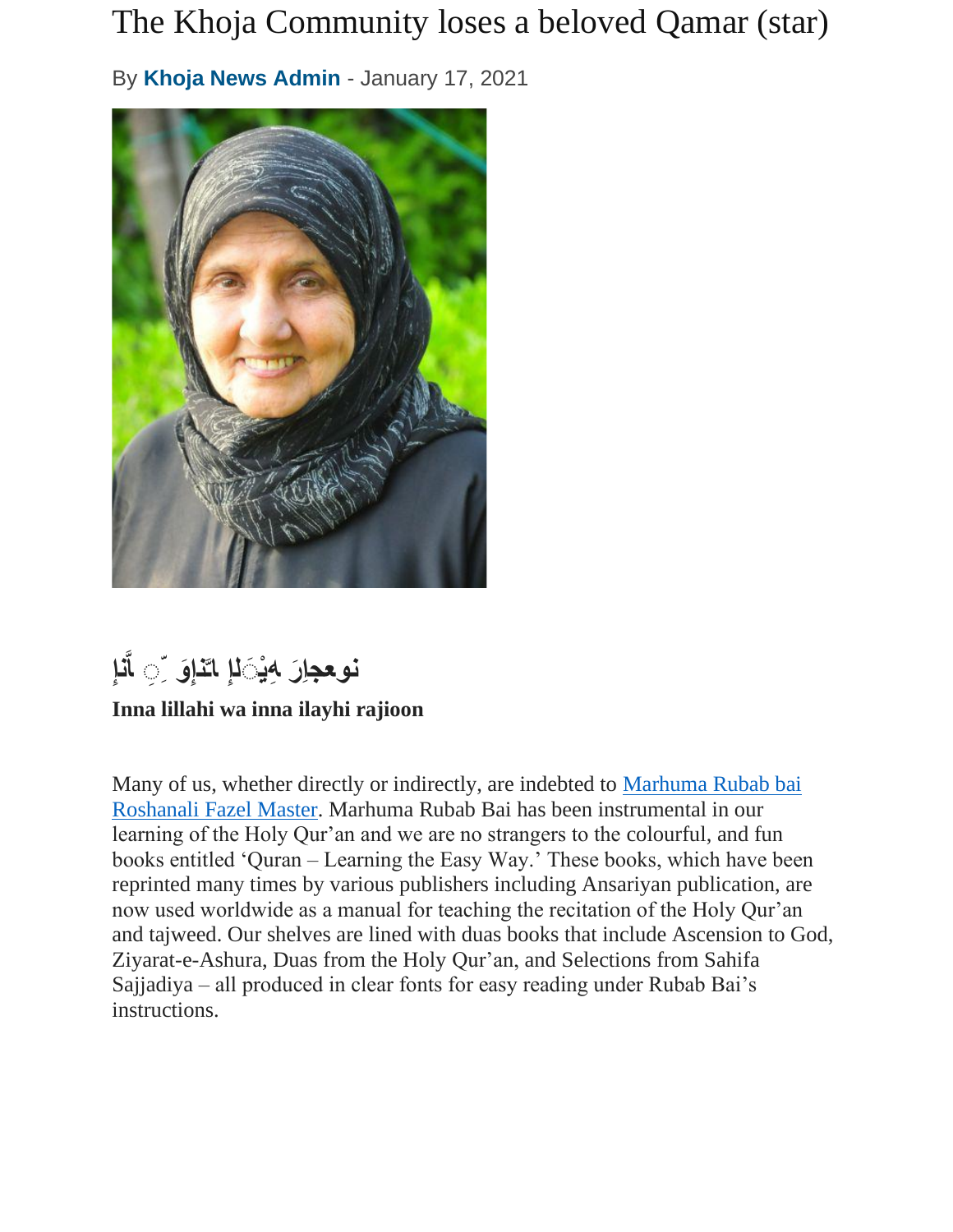

Rubab Bai's love for learning was shown in her zeal and enthusiasm when she completed her GCSE in Arabic language studies in her sixties, and then sought to advance her Arabic studies in Damascus University. Her advice to her students has always been 'you are never too old to learn,' which she personified herself.

Her passion for Islamic and Qur'anic education was evident in the way Rubab bai taught her lessons and engaged with her students, adapting to innovative teaching methods to satisfy the need of the time. She pioneered children's Muharram majalis at her home in Dar es Salaam, encouraging the writing and delivering of eulogies about Imam Husayn (as), whilst delivering majalis herself in numerous countries globally. She will be remembered fondly for the impact she has left on their lives.

After settling in Birmingham, a city quite popular for students pursuing a university degree, Rubab bai opened her home to students who had moved from other parts of the world and welcomed them into the folds of her family. Affectionately known as 'Ruby aunty,' she always carried a smiling demeanor. Frequently receiving guests, she was eager to engage in discussions around the Holy Qur'an, Islam and contemporary issues affecting society. Her hospitality and kindness knew no boundaries and she encouraged her family to do the same.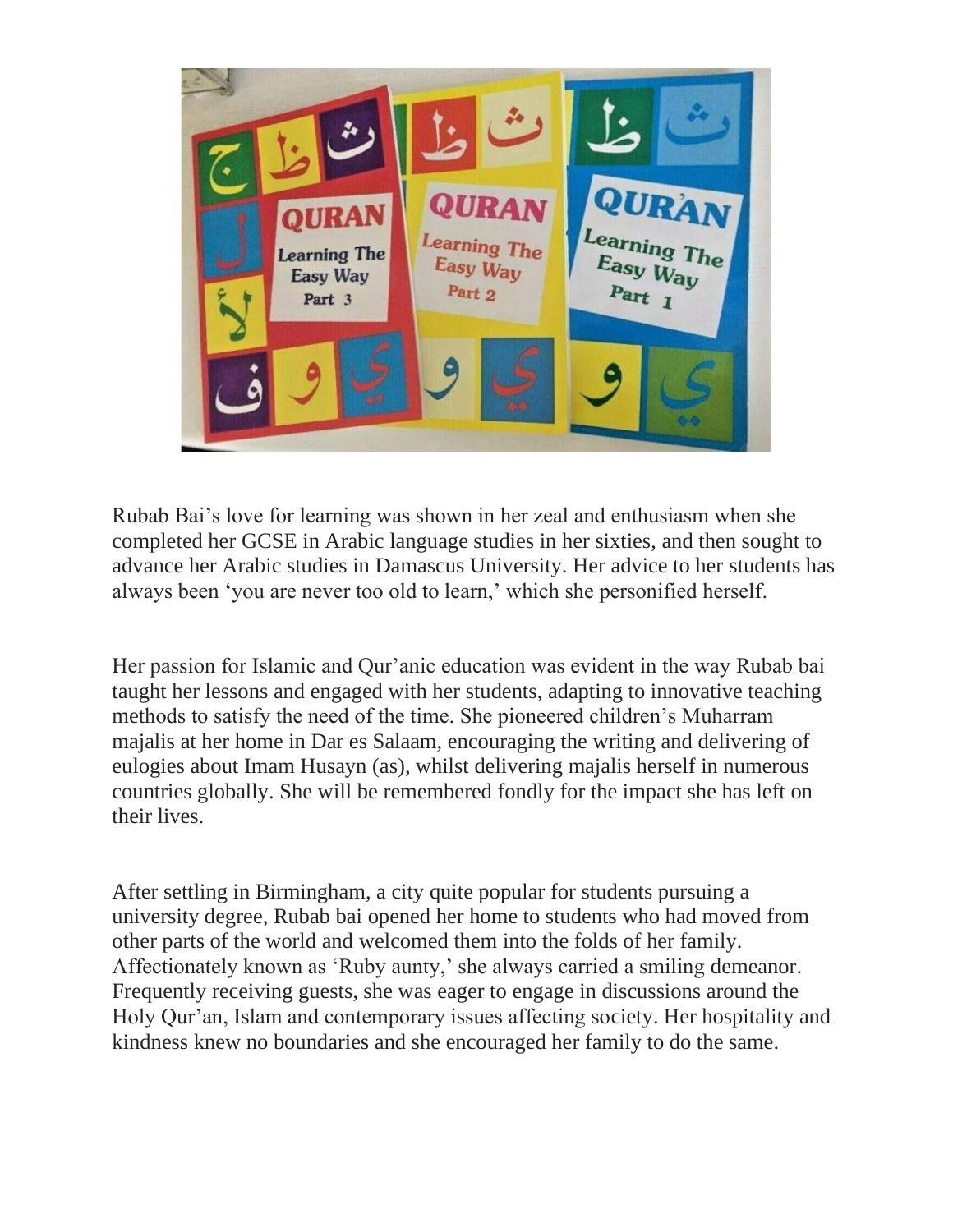In 2014, Rubab bai suffered an unfortunate stroke. This blow to her health did not diminish her ardour for mosque or community service. She carried on being a regular attendee for Muharram majalis, Shahru Ramadhan dua sessions, and even the regular Thursday night events. Supported by her family, she continued to extend her warmth and charitable activities.



## **Rubab bai being awarded The Muslim News Award in 2020**

As a token of appreciation for her extensive community service and philanthropy, Rubab bai was bestowed with the Al Qamar award by the World Federation of KSIMC in November 2019.

Rubab bai was the matriarch of a well-known family, who she brought up with great patience and hope. She instilled in her children strong eiman and modelled great akhlaq to them, urging them to always practice sila rahm.